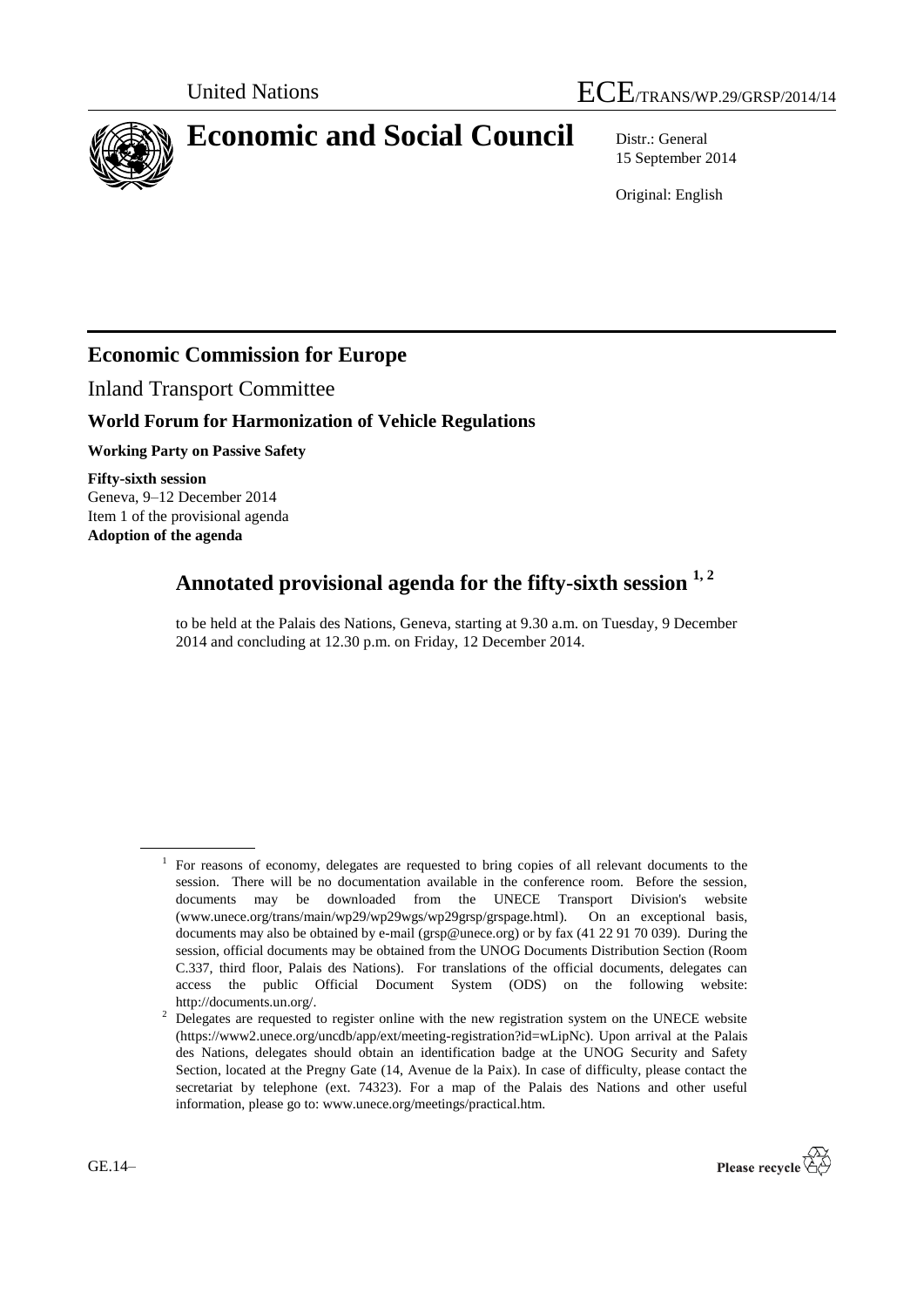### **I. Provisional agenda**

- 1. Adoption of the agenda.
- 2. Global technical regulation No. 7 (Head restraints).
- 3. Global technical regulation No. 9 (Pedestrian safety):
	- (a) Proposal for Phase 2 of the global technical regulation;
	- (b) Proposal for amendments to Phase 1 and draft Phase 2 of the global technical regulation.
- 4. Harmonization of side impact dummies.
- 5. Global technical regulation on electric vehicles.
- 6. Regulation No. 14 (Safety-belt anchorages).
- 7. Regulation No. 16 (Safety-belts).
- 8. Regulation No. 17 (Strength of seats).
- 9. Regulation No. 22 (Protective helmets).
- 10. Regulation No. 29 (Cabs of commercial vehicles).
- 11. Regulation No. 44 (Child restraints systems).
- 12. Regulation No. 80 (Strength of seats and their anchorages (buses)).
- 13. Regulation No. 94 (Frontal collision).
- 14. Regulation No. 95 (Lateral collision).
- 15. Regulation No. 100 (Battery electric vehicle safety).
- 16. Regulation No. 127 (Pedestrian safety).
- 17. Regulation No. 129 (Enhanced Child Restraint Systems).
- 18. Proposal for a new Regulation on Frontal Impact.
- 19. Proposal for a new Regulation on electric vehicles of category L.
- 20. Collective amendments to Regulations Nos. 14 and 16.
- 21. Election of officers.
- 22. Other business:
	- (a) Exchange of information on national and international requirements on passive safety;
	- (b) Definitions and acronyms in Regulations under the responsibilities of GRSP;
	- (c) Development of the International Whole Vehicle Type Approval (IWVTA) system and involvement of the Working Parties;
	- (d) Highlights of the June and November 2014 sessions of WP.29;
	- (e) Non-harmonized definitions in Regulations under the responsibility of GRSP;
	- (f) Three-dimensional H-point machine.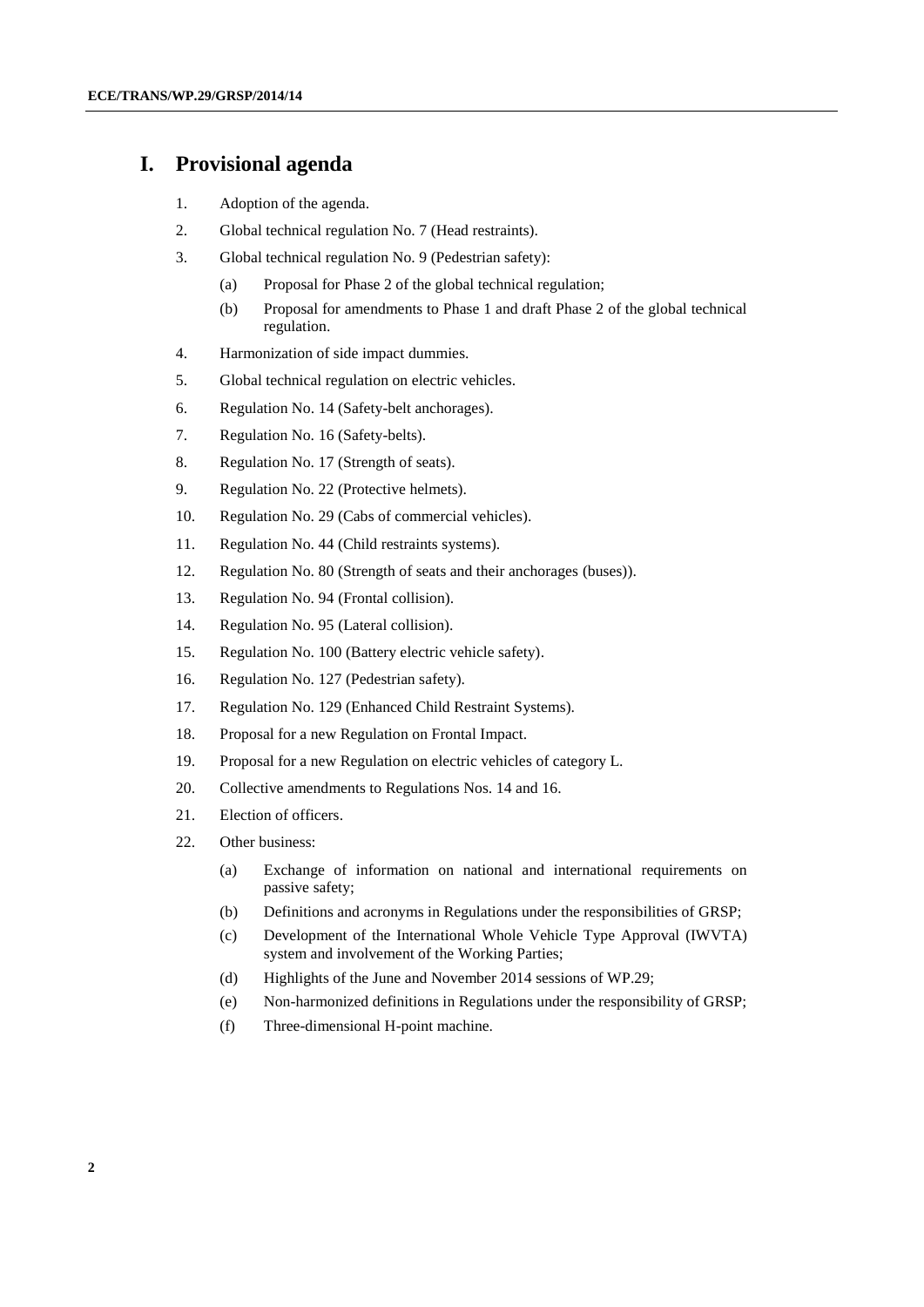### **II. Annotations**

### **1. Adoption of the agenda**

In accordance with Chapter III, Rule 7 of the Rules of Procedure (TRANS/WP.29/690, Amend. 1 and Amend. 2) of the World Forum for Harmonization of Vehicle Regulations (WP.29), the first item on the provisional agenda is the adoption of the agenda.

#### **Documentation**

ECE/TRANS/WP.29/GRSP/2014/1

### **2. Global technical regulation No. 7 (Head restraints)**

GRSP will resume consideration on the work progress of the Informal Working Group (IWG) on UN Global Technical Regulation (UN GTR) No. 7, Phase 2 and its revised proposal on: (i) UN GTR Phase 2 (ECE/TRANS/WP.29/GRSP/2013/24) and (ii) a proposal of amendments to the Mutual Resolution No. 1 (M.R.1). Moreover, GRSP might wish to reconsider a proposal of amendments to the height of head restraints of the UN GTR (ECE/TRANS/WP.29/GRSP/2013/17) tabled by the experts from Germany, the Netherlands and the United Kingdom of Great Britain and Northern Ireland.

#### **Documentation**

ECE/TRANS/WP.29/GRSP/55, paras. 4 and 5 ECE/TRANS/WP.29/GRSP/2013/17 ECE/TRANS/WP.29/GRSP/2013/24 (GRSP-54-18-Rev.1 and GRSP-54-23)

### **3. Global technical regulation No. 9 (Pedestrian safety)**

### **(a) Proposal for Phase 2 of the global technical regulation**

GRSP will resume consideration on the work progress of the IWG on UN Global Technical Regulation (UN GTR) No. 9, Phase 2 on the proposal of Amendment 2 (Phase 2) to the UN GTR, referred back by the Executive Committee of the 1998 Agreement (AC.3) at its March 2014 session (ECE/TRANS/WP.29/GRSP/2014/15 and ECE/TRANS/WP.29/GRSP/2014/16). Moreover, GRSP may consider a proposal of amendment to the draft UN GTR submitted by the IWG to improve the provisions of the bumper test (ECE/TRANS/WP.29/GRSP/2014/17).

#### **Documentation**

ECE/TRANS/WP.29/GRSP/55, paras. 6, 7 and 10 ECE/TRANS/WP.29/1108, paras. 91 and 92 ECE/TRANS/WP.29/GRSP/2014/15 ECE/TRANS/WP.29/GRSP/2014/16 ECE/TRANS/WP.29/GRSP/2014/17 (ECE/TRANS/WP.29/AC.3/24)

### **(b) Proposal for amendments to Phase 1 and draft Phase 2 of the global technical regulation**

GRSP will resume consideration of a revised proposal of amendments to Phase 1 and draft Phase 2 of the UN GTR, if any.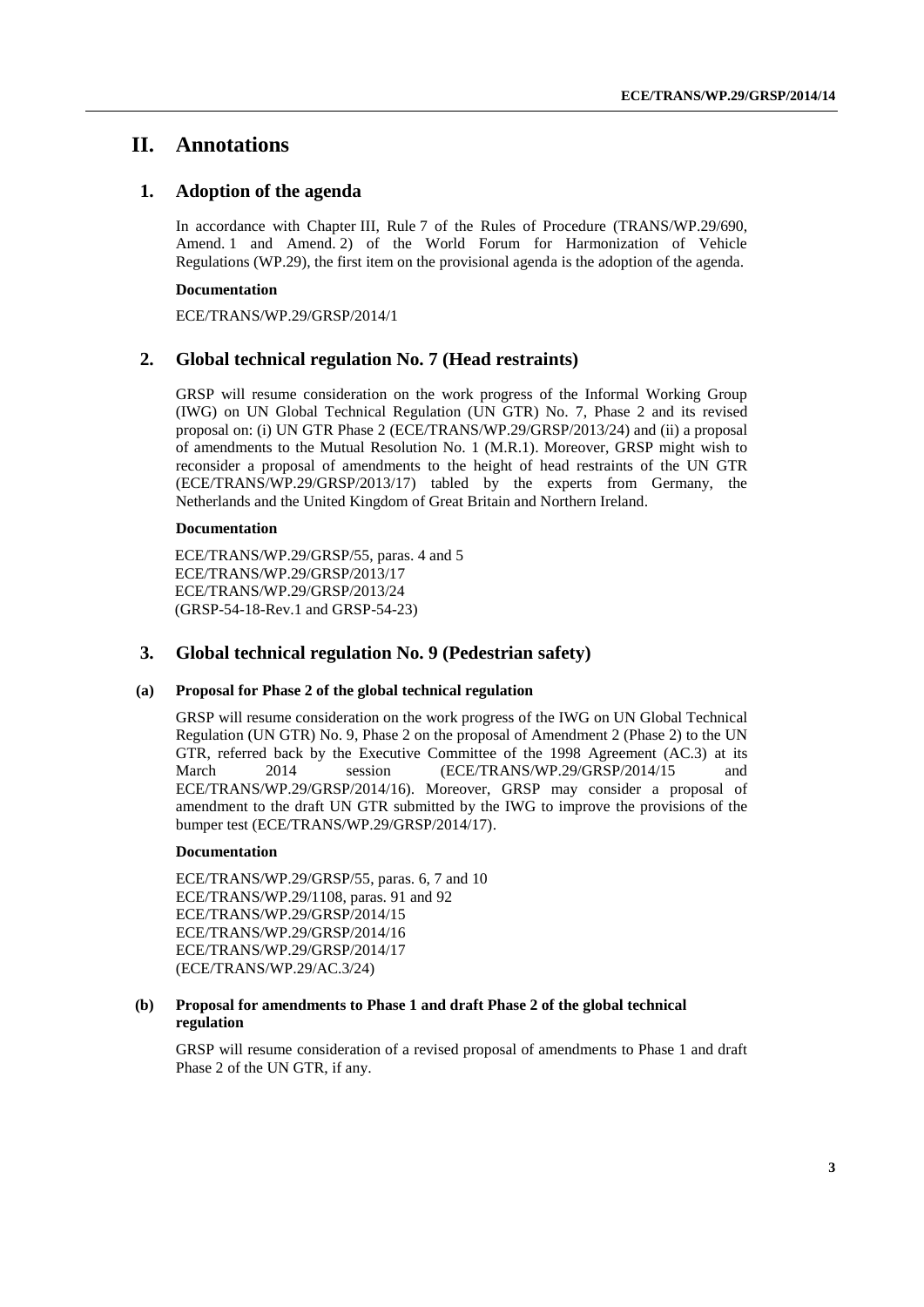#### **Documentation**

ECE/TRANS/WP.29/GRSP/55, para. 8 ECE/TRANS/WP.29/GRSP/2012/2 ECE/TRANS/WP.29/GRSP/2014/2 ECE/TRANS/WP.29/GRSP/2014/5 (ECE/TRANS/WP.29/AC.3/31)

### **4. Harmonization of side impact dummies**

GRSP will be informed about the ongoing activities of the informal working group on developments and on the availability of the full set of drawings and specifications including the user manual of the  $50<sup>th</sup>$  percentile World Side Impact dummy (WorldSID) for the final draft addendum to the M.R.1.

### **Documentation**

ECE/TRANS/WP.29/GRSP/55, para. 12 (ECE/TRANS/WP.29/AC.3/28)

### **5. Global technical regulation on electric vehicles**

GRSP will be informed about the work progress of the IWG on Electric Vehicle Safety (EVS) on developing a UN GTR.

### **Documentation**

ECE/TRANS/WP.29/GRSP/55, para. 13 (ECE/TRANS/WP.29/2012/121) (ECE/TRANS/WP.29/AC.3/32)

### **6. Regulation No. 14 (Safety-belt anchorages)**

GRSP will resume consideration on two proposals introducing provisions for ISOFIX anchorages on vehicles having only one seat row, tabled by the experts from Germany (ECE/TRANS/WP.29/GRSP/2013/15) and from the International Organization of Motor Vehicle Manufacturers (OICA) (ECE/TRANS/WP.29/GRSP/2014/18). Moreover, following the request of WP.29 at its June 2014 session, GRSP will reconsider a proposal adopted at its December 2013 session (ECE/TRANS/WP.29/2014/34) that contains provisions on the same subject.

### **Documentation**

ECE/TRANS/WP.29/1110, para. 52 ECE/TRANS/WP.29/GRSP/55, para. 16 ECE/TRANS/WP.29/2014/34 ECE/TRANS/WP.29/GRSP/2013/15 ECE/TRANS/WP.29/GRSP/2014/18

### **7. Regulation No. 16 (Safety-belts)**

GRSP may wish to consider a proposal tabled by the expert from the European Association of Automotive Suppliers (CLEPA) to clarify dynamic testing, rear seat system approval and transitional provisions (ECE/TRANS/WP.29/GRSP/2014/27). GRSP also might wish to resume consideration on proposals to simplify transitional provisions in the UN Regulation (ECE/TRANS/WP.29/GRSP/2012/25).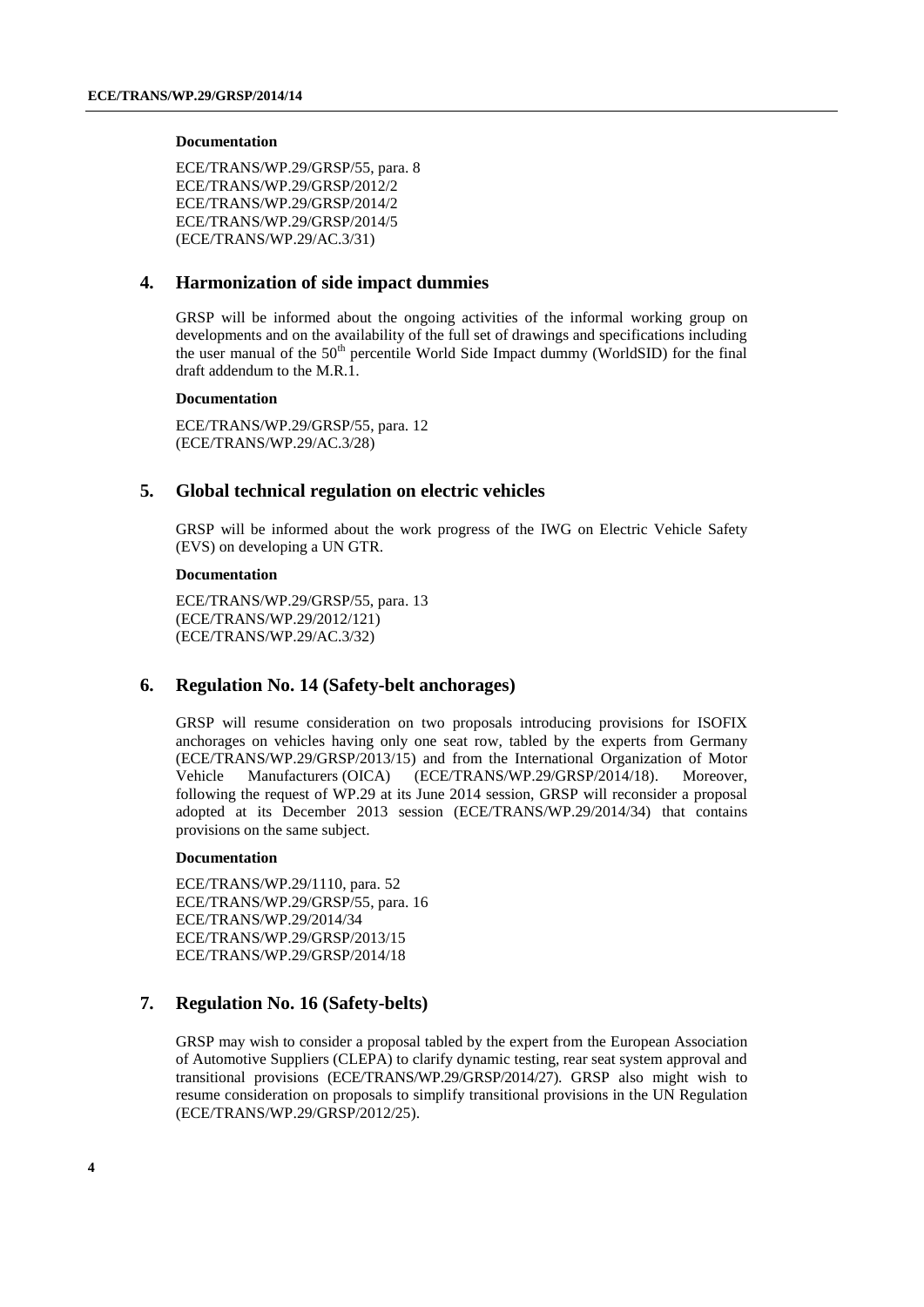#### **Documentation**

ECE/TRANS/WP.29/GRSP/55, para. 17 ECE/TRANS/WP.29/GRSP/2014/27 ECE/TRANS/WP.29/GRSP/2012/25 (GRSP-54-03)

### **8. Regulation No. 17 (Strength of seats)**

GRSP will resume consideration on a revised proposal submitted by the expert from the European Association of Automotive Suppliers (CLEPA), aimed at introducing provisions to define the moment of inertia of the luggage impact test (ECE/TRANS/WP.29/GRSP/2014/19). Moreover, GRSP will continue discussion on a proposal of amendments tabled by the expert from Germany (ECE/TRANS/WP.29/GRSP/2014/20), aimed at extending the prohibition of installation of side-facing seats to all categories of commercial vehicles (N) and on a proposal introducing editorial corrections (ECE/TRANS/WP.29/GRSP/2014/21).

### **Documentation**

ECE/TRANS/WP.29/GRSP/55, paras. 18–20 ECE/TRANS/WP.29/GRSP/2014/19 ECE/TRANS/WP.29/GRSP/2014/20 ECE/TRANS/WP.29/GRSP/2014/21 (GRSP-54-04) (GRSP-54-20)

### **9. Regulation No. 22 (Protective helmets)**

GRSP may wish to resume discussion on the issue of adequate safety helmets for protection of riders of electric bikes.

### **Documentation**

ECE/TRANS/WP.29/GRSP/55, para. 21

### **10. Regulation No. 29 (Cabs of commercial vehicles)**

GRSP agreed to resume consideration of a proposal for a supplement to the UN Regulation prepared by the expert from the Russian Federation, aimed at improving vehicle cabin strength and prevent additional injury to the driver and passenger of trucks in case of accidents.

### **Documentation**

ECE/TRANS/WP.29/GRSP/55, para. 23 ECE/TRANS/WP.29/GRSP/2014/4

### **11. Regulation No. 44 (Child restraints systems)**

GRSP agreed to continue consideration on the potential risk of ejection under specific circumstances of Child Restraint Systems (CRS), equipped with a shield cushion instead of harnesses to subdue the movement of children during collisions.

### **Documentation**

ECE/TRANS/WP.29/GRSP/55, para. 25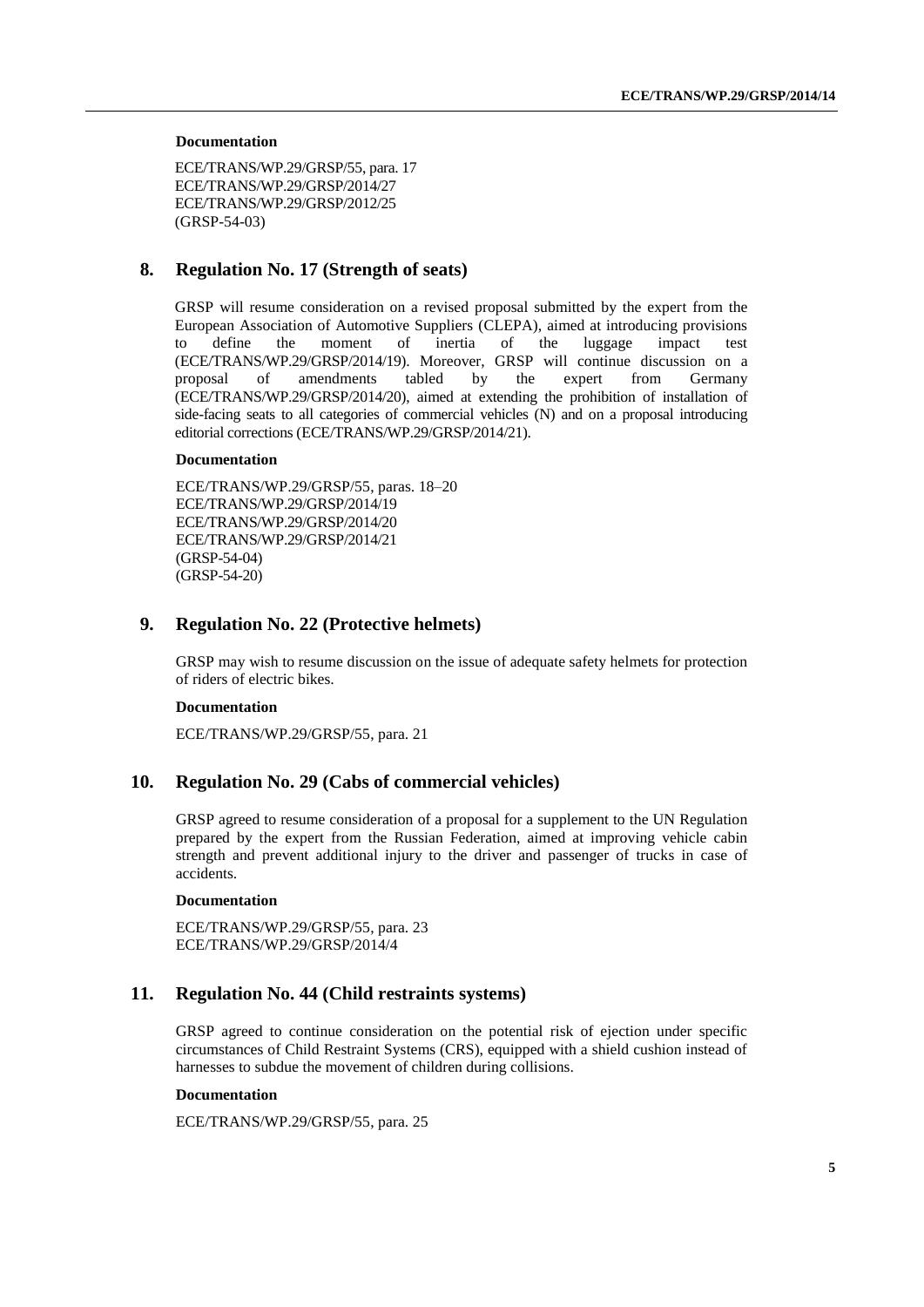### **12. Regulation No. 80 (Strength of seats and their anchorages (buses))**

GRSP agreed to continue discussion of a proposal tabled by the expert from Germany to clarify the provisions for the banned installation of side-facing seats (ECE/TRANS/WP.29/GRSP/2014/25).

### **Documentation**

ECE/TRANS/WP.29/GRSP/55, para. 49 ECE/TRANS/WP.29/GRSP/2014/25

### **13. Regulation No. 94 (Frontal collision)**

GRSP will resume consideration of the work progress of the IWG on frontal collision and on a revised proposal for amendments to the UN Regulation (ECE/TRANS/WP.29/GRSP/2014/22).

### **Documentation**

ECE/TRANS/WP.29/GRSP/55, para. 26 ECE/TRANS/WP.29/GRSP/2014/22 (ECE/TRANS/WP.29/GRSP/2014/6)

### **14. Regulation No. 95 (Lateral collision)**

GRSP agreed to resume consideration of a proposal of amendments to remove provisions that are no longer needed (ECE/TRANS/WP.29/GRSP/2014/24).

### **Documentation**

ECE/TRANS/WP.29/GRSP/55, para. 47 ECE/TRANS/WP.29/GRSP/2014/24

### **15. Regulation No. 100 (Battery electric vehicle safety)**

GRSP will continue consideration of this agenda item on the basis of revised proposals tabled by the expert from OICA, aimed at clarifying provisions for connectors.

### **Documentation**

ECE/TRANS/WP.29/GRSP/55, para. 48 (GRSP-55-12 and GRSP-55-13)

### **16. Regulation No. 127 (Pedestrian safety)**

GRSP agreed to continue consideration on a possible proposal for an addendum to M.R.1 to incorporate the flexible pedestrian legform impactor (FlexPLI), submitted by the IWG on UN Global Technical Regulation (UN GTR) No. 9 Phase 2.

### **Documentation**

ECE/TRANS/WP.29/GRSP/55, para. 28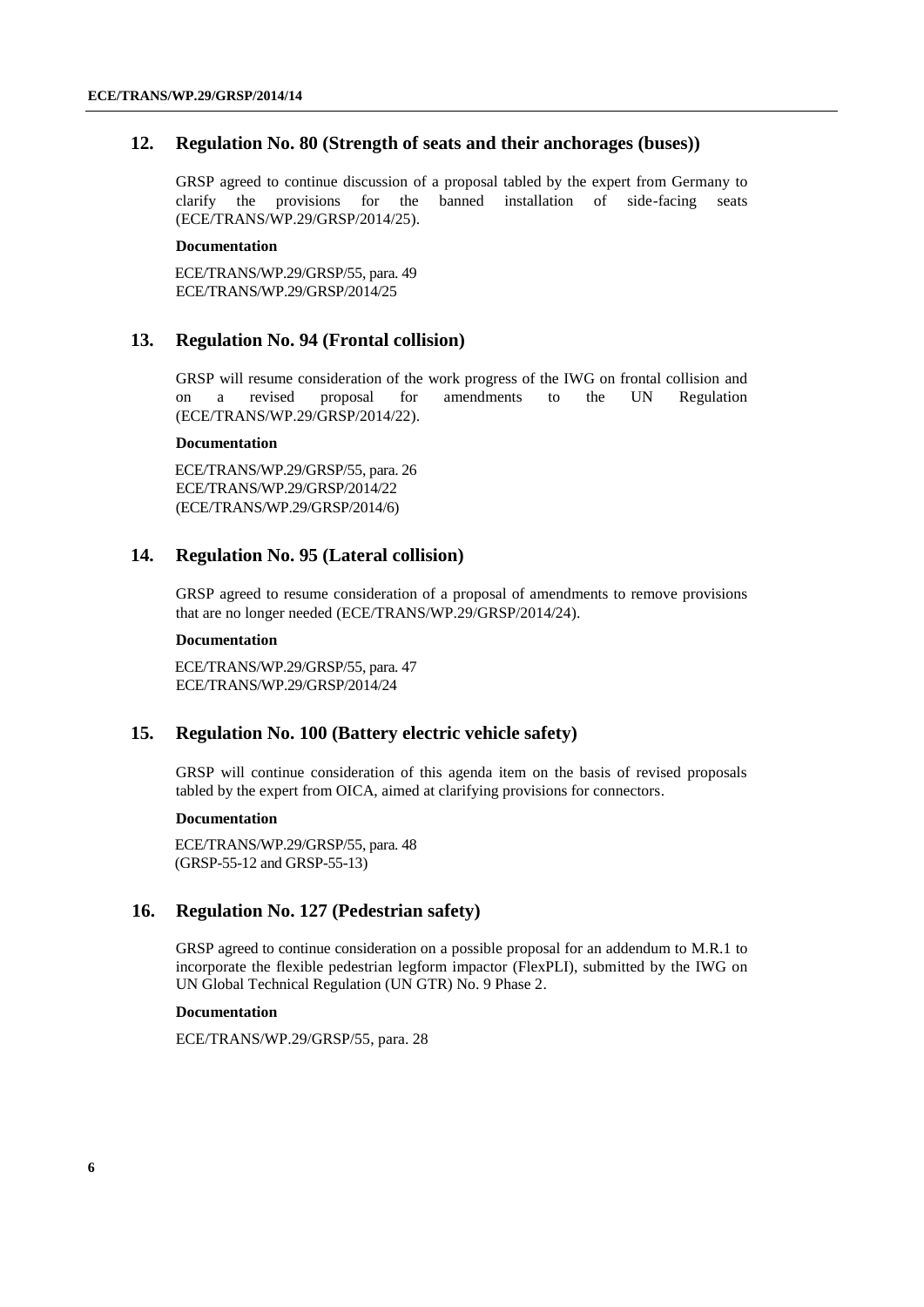### **17. Regulation No. 129 (Enhanced Child Restraint Systems)**

GRSP agreed to resume consideration on the outcome of the IWG on child restraint systems on: (i) a proposal of 01 series of amendments to the UN Regulation to incorporate provisions for booster seats and on (ii) a draft brochure text as part of coordinated information campaign on UN Regulation No. 129 (ECE/TRANS/WP.29/GRSP/2014/28).

#### **Documentation**

ECE/TRANS/WP.29/GRSP/55, paras. 29 and 30 ECE/TRANS/WP.29/GRSP/2014/28 (GRSP-55-08) (GRSP-55-37) (GRSP-55-38)

### **18. Proposal for a new Regulation on Frontal Impact**

GRSP will resume consideration of a proposal of new UN Regulation (ECE/TRANS/WP.29/GRSP/2014/23) and will provide guidance to the IWG on the test scenario to be addressed by the draft UN Regulation.

#### **Documentation**

ECE/TRANS/WP.29/GRSP/55, para. 38 ECE/TRANS/WP.29/GRSP/2014/23

### **19. Proposal for a new Regulation on electric vehicles of category L**

GRSP agreed to continue consideration of this matter on the basis of a draft new Regulation (ECE/TRANS/WP.29/GRSP/2014/11) and on an amendment proposal (ECE/TRANS/WP.29/GRSP/2014/26), prepared by the IWG on Rechargeable Energy Storage System (REESS), aiming at covering electric vehicles of category L.

### **Documentation**

ECE/TRANS/WP.29/GRSP/55, para. 39 ECE/TRANS/WP.29/GRSP/2014/11 ECE/TRANS/WP.29/GRSP/2014/26

### **20. Collective amendments to Regulations Nos. 14 and 16**

GRSP will resume consideration of this matter on the basis of a revised proposal to clarify that the adjustment device for the height of the effective upper anchorage (introduced recently for buses) might be part of the anchorage or of the safety-belt requirements.

#### **Documentation**

ECE/TRANS/WP.29/GRSP/55, para. 46 (GRSP-55-04)

### **21. Election of officers**

In compliance with Rule 37 of the Rules of Procedure (TRANS/WP.29/690, Amend. 1 and Amend. 2), GRSP will elect the Chair and Vice-Chair for the sessions scheduled for the year 2015.